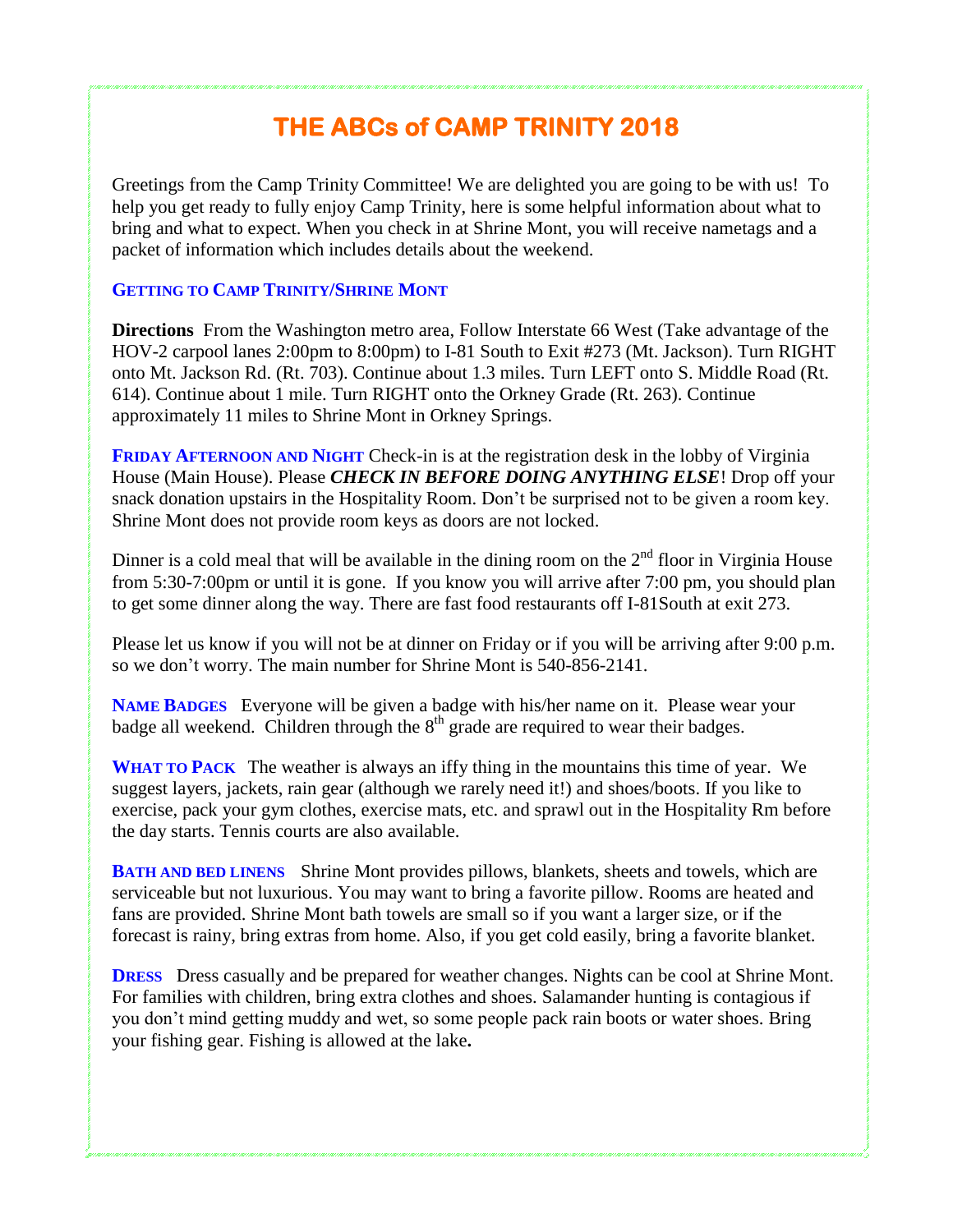The weather at Shrine Mont is not necessarily the same that we have here in the DC area, so it may be warm, cool, sunny or rainy. Come prepared for anything! To check the forecast, visit [http://www.weather.com](http://www.weather.com/) using zip code 22845.

**IF THIS IS YOUR FIRST CAMP TRINITY** Camp Trinity is where people come get to know each other better. There is a newcomers' reception Friday night in the Virginia House in the Hospitality Rm on the 2<sup>nd</sup> floor. If you have a bottle of wine you enjoy and would like to share or a specialty drink please feel free to do so, cups and bottle openers will be provided. We hope you have many, many opportunities for all age levels to make new friends. Also, look for the Camp Trinity signs at tables in the dining room to meet new/old parishioners.

**KIDS ACTIVITIES** Camp Trinity provides lots of outlets for our kids to explore and be creative. If you have young kids and they are going to be doing the activities, please make sure to sign them in when you get there. We as a community do help watch over all the little ones, but it is helpful for us to know when one has gone back to their parents or is going to play outside. As Jesus told us we are all shepherds of his children, and we at Camp Trinity strive to show this.

**ADULT MINISTRY** Camp Trinity also provides a wonderful time for adults to share and minister to each other. Tony Tambasco will be leading our adult education on our theme of Building Bridges of Faith and Friendship. Please feel free to come, explore, and share in our community as we embrace this topic and use the information we gain to strengthen us to become more merciful Christians.

**MUSIC MINISTRY** There are non-Eucharistic liturgies each day, as well as Mass on Sunday morning. We encourage the entire Camp Trinity community to participate. It's a great way to get to know people! Those who want to sing or play an instrument should be prepared to attend rehearsals before each of the liturgies.

**VOLUNTEER ASSIGNMENTS** Camp Trinity works because we all pitch in. As an all volunteerrun event, every adult is expected to donate at least one hour over the weekend. You should receive an automatic reminder from SignUp Genius before leaving for the weekend, but an alphabetical listing of volunteer assignments will be posted in the Virginia House lobby.

Due to unforeseen last minute cancellations, the timing of your volunteer assignment might change slightly. Please consult the Volunteer Assignments List posted on the bulletin board as you check in on Friday. If you are unable to fulfill your assignment, please try to switch with someone or find a substitute. For many programs, particularly children's activities, we rely on volunteers for safety and programming success.

**SNACKS AND DRINKS FOR THE HOSPITALITY ROOM** Snacks and drinks are available throughout the weekend (except during meals and liturgies) in the Hospitality Room on the second floor of Virginia House (the main building). Each household is asked to bring enough snacks to share. The committee will provide water, lemonade, and ice tea to drink. No microwave or refrigeration is available.

The following are foods that have proved popular with our campers: Fruit rollups; candy corn; small boxes of raisins; M & Ms (individual bags), grapes (washed) as well as other fruit such as bananas, apples, and plums; granola bars; Cheez-Its; Goldfish; Rice Krispies treats; Oreos &